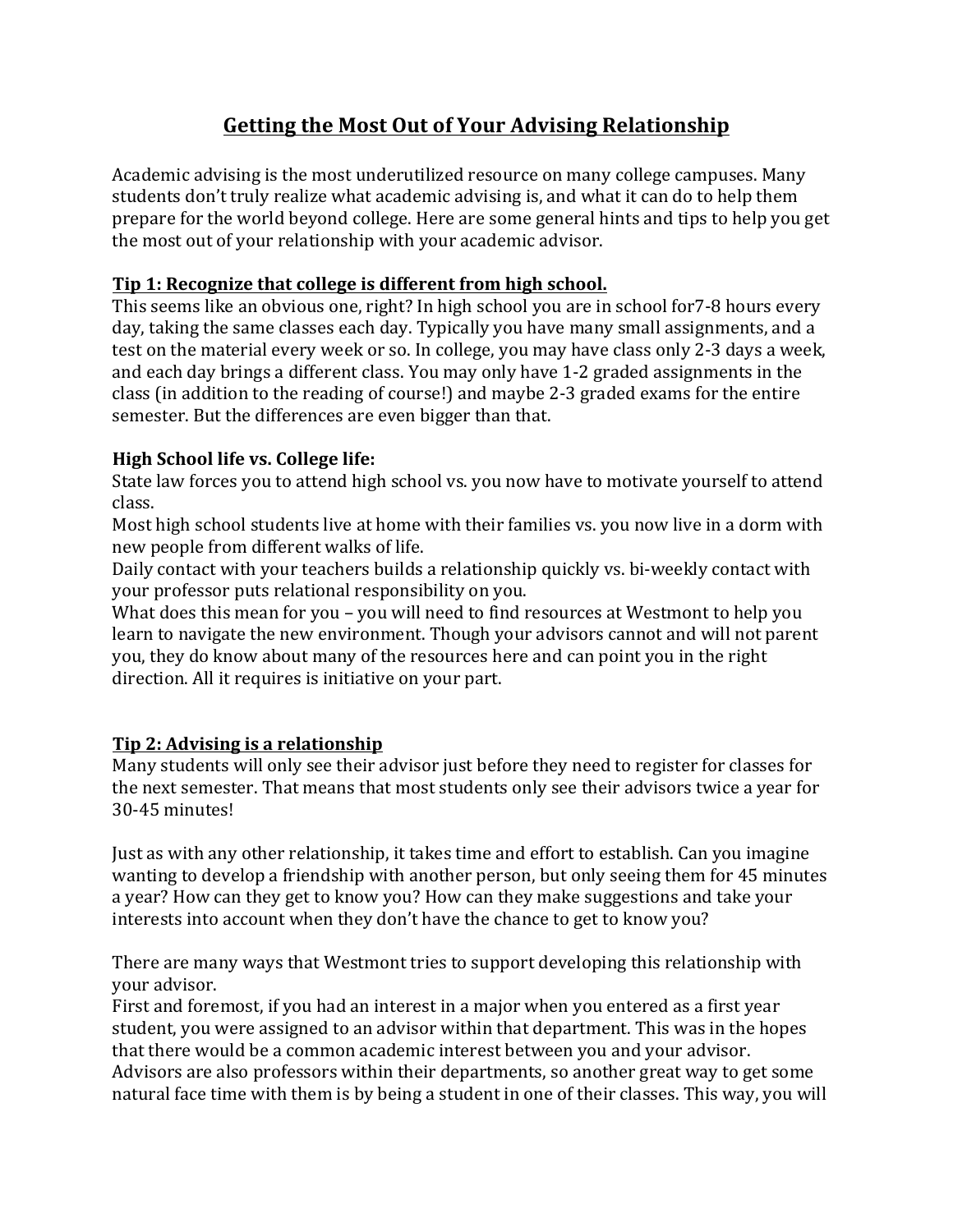see them 2-3 times each week, they will get to know your name and face, and when you meet one-on-one there will be a shared experience that you can talk about.

Another method of deepening the advisor/advisee relationship is done through the "Take a Professor to Lunch" program that the Student Life office provides. Schedule a time in advance with your advisor, then you can treat him/her to the Dining Commons for lunch. Over lunch you can chat about anything that comes to mind: major decisions, class topics, your life and struggles, so that your professor can get to know you a bit better. That way, when you meet for your advising meetings to register for classes, your professor can help you choose classes that might best suit your needs.

#### **Tip 3: Your advisors are people too**

Though your advisors and professors may be intimidating at first, it is important to remember that they are people too. And they will often take their cues from you on what kind of help you need and how engaged you are with their courses and the advising process.

If you do the minimal amount of work in meeting with them (i.e. coming late or missing meetings, coming unprepared with questions, concerns, interests and options to talk through) then they may make the assumption that you don't need their help beyond a simple check of your proposed schedule. You may meet with advisors who are great at the advising piece of their job, and do the work to pull these topics out of you through conversation. You may also meet others that are not able to delve deeper into what makes you tick. Whatever the issue, make sure that you recognize how important each person is in the process as you work on developing your relationship.

## **Tip 4: Your advisors are busy people**

lust as your advisors are people too, it is also important to recognize that they get busy, stressed and tired just like you do.

Your advisors don't just teach you in the classroom, though this is their main function. All professors teach and grade for 3 classes each term, have their own research going on (which is required of all faculty), have their advising and administrative loads, plus families and often children at home. They are being pulled in many directions.

So just at the point where you are tired of writing a paper or taking a test, think of the number of students in your class and the number of hours your professor will need to spend grading that work. Then make sure that when you meet with them, you are using both of your time well!

## **Tip 5: Your advisors are here to help**

Advisors are there to help you navigate the Westmont scene, but they can only do so with initiative on your part. They will not require you to see them at any point in the semester except when you register for next semesters classes. So if you don't seek them out, they may not seek you out.

Advisors have 5 office hours set aside every week for their advisees and students in their class to come and see them. They vary these hours across the week so that they can be available to as many students as possible. These hours are posted outside of their office